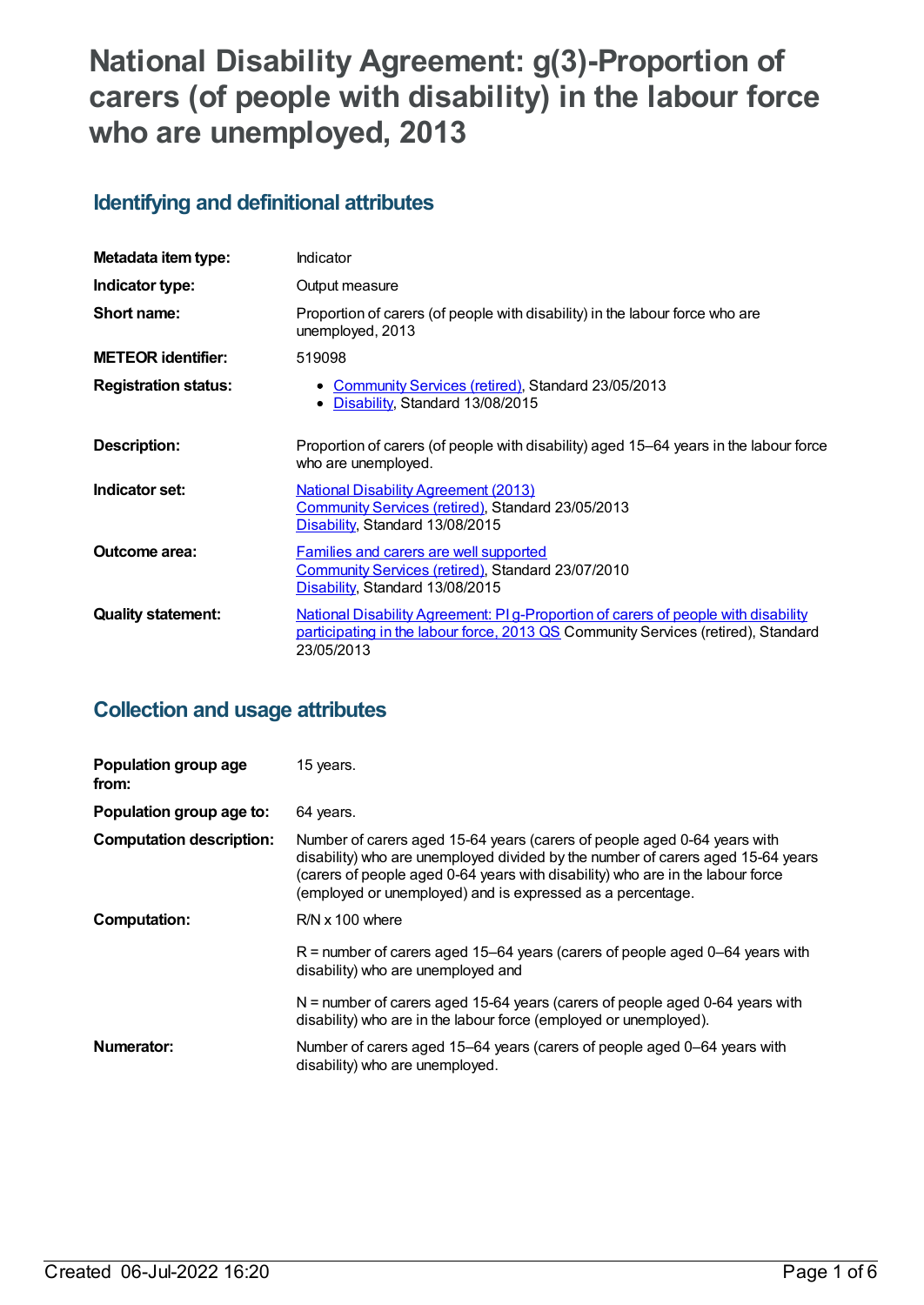#### **Data Element**

Cared accommodation identifier

**Data Source**

ABS Survey of [Disability,](https://meteor.aihw.gov.au/content/445288) Ageing and Carers (SDAC), 2009

**Data Element / Data Set**

#### **Data Element**

Carer status (2003 definition)

**Data Source**

ABS Survey of [Disability,](https://meteor.aihw.gov.au/content/445288) Ageing and Carers (SDAC), 2009

**Data Element / Data Set**

**Data Element**

Carer status (2009 definition)

**Data Source**

ABS Survey of [Disability,](https://meteor.aihw.gov.au/content/445288) Ageing and Carers (SDAC), 2009

#### **Data Element / Data Set**

Person-labour force status, code N

**Data Source**

ABS Survey of [Disability,](https://meteor.aihw.gov.au/content/445288) Ageing and Carers (SDAC), 2009

#### **Data Element / Data Set**

[Person—age,](https://meteor.aihw.gov.au/content/303794) total years N[NN]

**Data Source**

ABS Survey of [Disability,](https://meteor.aihw.gov.au/content/445288) Ageing and Carers (SDAC), 2009

**Denominator:** Number of carers aged 15-64 years (carers of people aged 0-64 years with disability) who are in the labour force (employed or unemployed).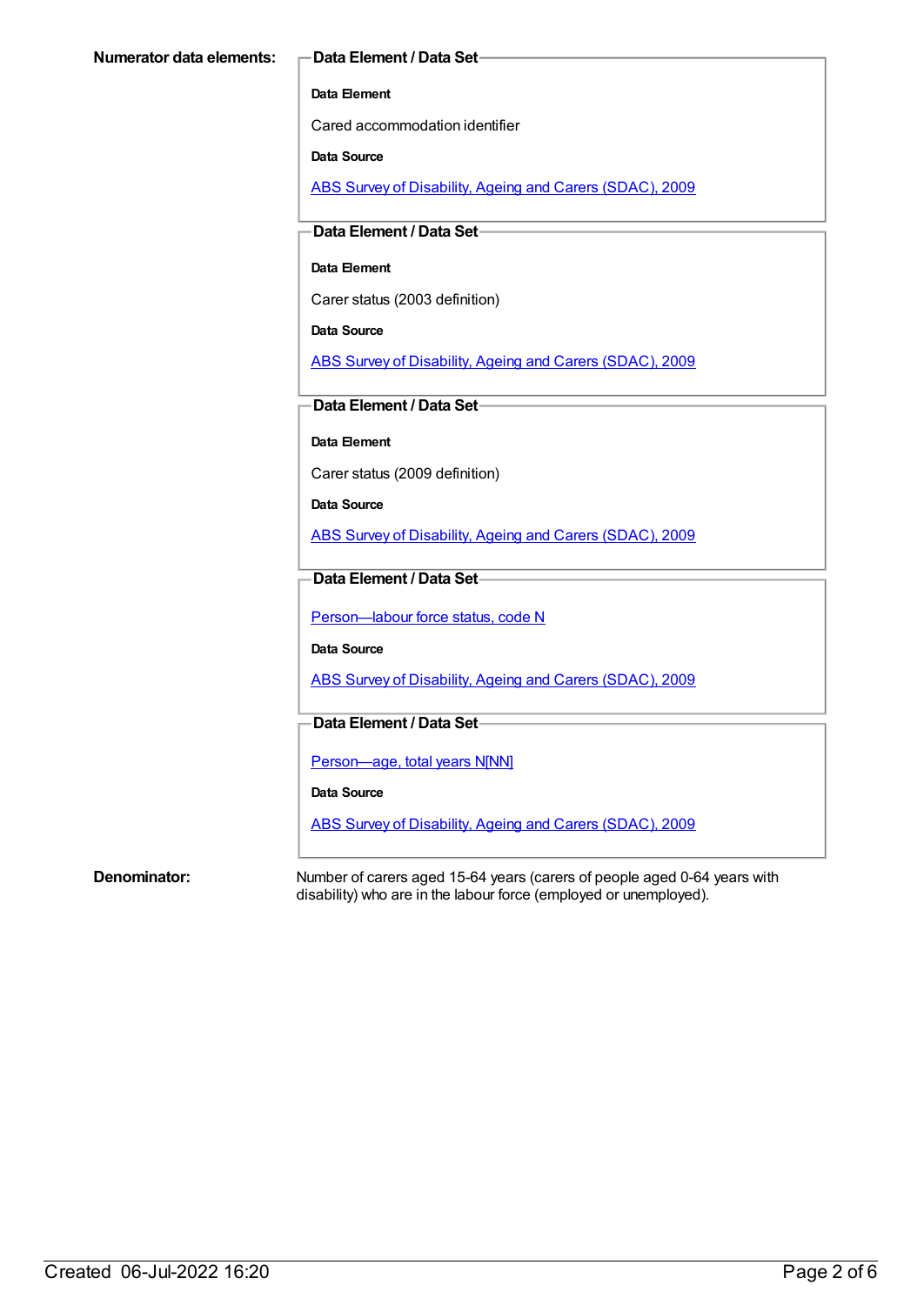#### **Denominator data elements:**

#### **Data Element / Data Set**

#### **Data Element**

Cared accommodation identifier

#### **Data Source**

ABS Survey of [Disability,](https://meteor.aihw.gov.au/content/445288) Ageing and Carers (SDAC), 2009

#### **Data Element / Data Set**

#### **Data Element**

Carer status (2003 definition)

**Data Source**

ABS Survey of [Disability,](https://meteor.aihw.gov.au/content/445288) Ageing and Carers (SDAC), 2009

### **Data Element / Data Set**

**Data Element**

Carer status (2009 definition)

**Data Source**

ABS Survey of [Disability,](https://meteor.aihw.gov.au/content/445288) Ageing and Carers (SDAC), 2009

### **Data Element / Data Set**

Person-labour force status, code N

**Data Source**

ABS Survey of [Disability,](https://meteor.aihw.gov.au/content/445288) Ageing and Carers (SDAC), 2009

### **Data Element / Data Set**

[Person—age,](https://meteor.aihw.gov.au/content/303794) total years N[NN]

**Data Source**

ABS Survey of [Disability,](https://meteor.aihw.gov.au/content/445288) Ageing and Carers (SDAC), 2009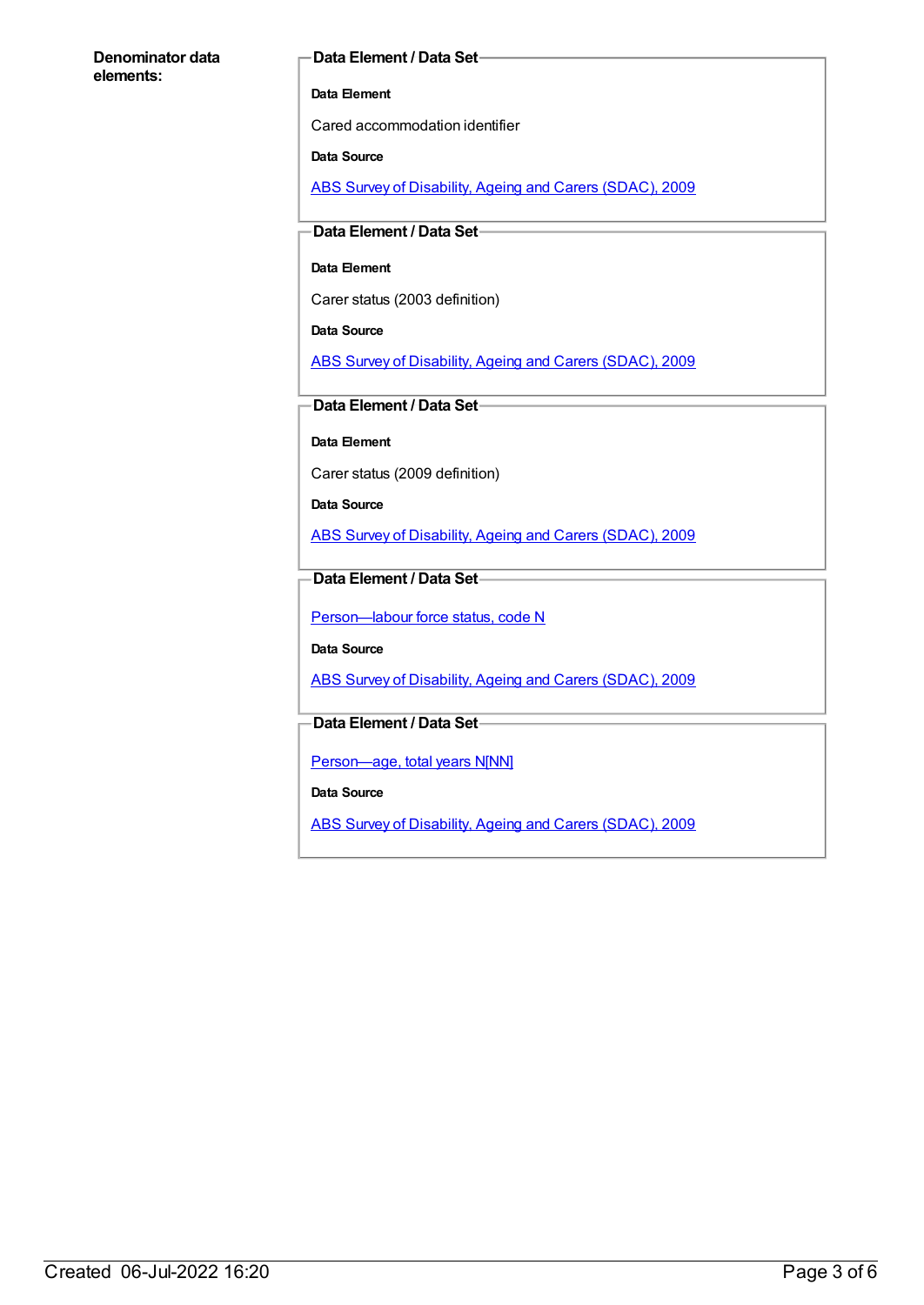**Disaggregation:** For each of the following carer status groups:

- Primary carer (2009 definition for reporting)
- Primary carer (2003 definition for time series)
- All carers
- Non-carers

2009 data will be presented by State/Territory, by:

- Carer sex by carer age group (15-44, 45-64, total 15-64 years)
- Carer remoteness area (major cities, other, total).

2009 data will be presented Nationally, by:

- Carer remoteness area (major cities, inner regional, outer regional, remote, total)
- Carer country of birth (Australia, other, total).

#### For Primary carers:

2009 data (using 2009 definition for reporting) will be presented by State/Territory, by:

main recipient of care age group (0-14, 15-44, 45-64, total 0-64 years).

For each of the following carer status groups:

- Primary carer
- All carers
- Non-carers

2003 data will be presented by State/Territory, by:

- Carer sex by carer age group (15-44, 45-64, total 15-64 years)
- Carer remoteness area (major cities, other, total).

| <b>Disaggregation data</b><br>elements: | Data Element / Data Set-                                 |
|-----------------------------------------|----------------------------------------------------------|
|                                         | Data Element                                             |
|                                         | Carer status (2003 definition)                           |
|                                         | Data Source                                              |
|                                         | ABS Survey of Disability, Ageing and Carers (SDAC), 2009 |
|                                         | Data Element / Data Set-                                 |
|                                         | Data Element                                             |
|                                         | Carer status (2009 definition)                           |
|                                         | <b>Data Source</b>                                       |
|                                         | ABS Survey of Disability, Ageing and Carers (SDAC), 2009 |
|                                         | Data Element / Data Set-                                 |
|                                         | Data Element                                             |
|                                         | Main recipient of care - age group                       |
|                                         | <b>Data Source</b>                                       |
|                                         | ABS Survey of Disability, Ageing and Carers (SDAC), 2009 |
|                                         | Data Element / Data Set-                                 |
|                                         |                                                          |
|                                         | Person-Australian state/territory identifier, code N     |
|                                         | <b>Data Source</b>                                       |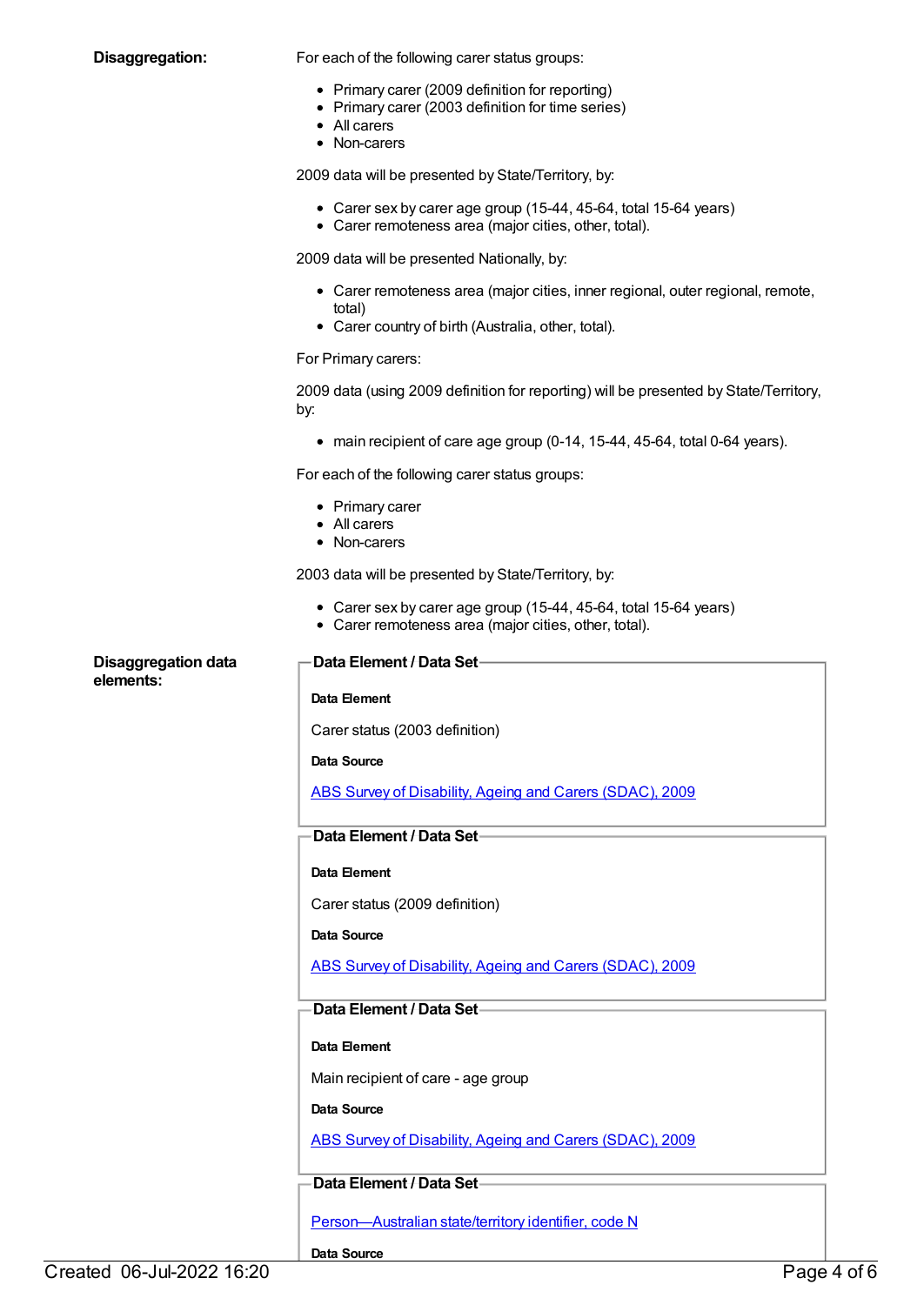|                  | ABS Survey of Disability, Ageing and Carers (SDAC), 2009                      |
|------------------|-------------------------------------------------------------------------------|
|                  | Data Element / Data Set-                                                      |
|                  | Person-sex, code N                                                            |
|                  | <b>Data Source</b>                                                            |
|                  | ABS Survey of Disability, Ageing and Carers (SDAC), 2009                      |
|                  | Data Element / Data Set-                                                      |
|                  | Person-age, total years N[NN]                                                 |
|                  | <b>Data Source</b>                                                            |
|                  | ABS Survey of Disability, Ageing and Carers (SDAC), 2009                      |
|                  | Data Element / Data Set-                                                      |
|                  | Person-country of birth, code (SACC 2008) NNNN                                |
|                  | <b>Data Source</b>                                                            |
|                  | ABS Survey of Disability, Ageing and Carers (SDAC), 2009                      |
|                  | Data Element / Data Set-                                                      |
|                  | Person-geographic remoteness, classification (ASGC-RA) N                      |
|                  | <b>Data Source</b>                                                            |
|                  | ABS Survey of Disability, Ageing and Carers (SDAC), 2009                      |
| <b>Comments:</b> | ABS Survey of Disability, Ageing and Carers (SDAC) 2003 used for time series. |

Data disaggregation will depend on reliability of estimates.

## **Representational attributes**

| <b>Representation class:</b> | Percentage |
|------------------------------|------------|
| Data type:                   | Real       |
| Unit of measure:             | Person     |
| Format:                      | N[NN.N]    |

## **Indicator conceptual framework**

**Framework and** [Employment](https://meteor.aihw.gov.au/content/392706) and labour force participation

### **dimensions:**

| Data source attributes |                                                          |
|------------------------|----------------------------------------------------------|
| Data sources:          | Data Source                                              |
|                        | ABS Survey of Disability, Ageing and Carers (SDAC), 2009 |
|                        | Frequency                                                |

**Data custodian**

Australian Bureau of Statistics